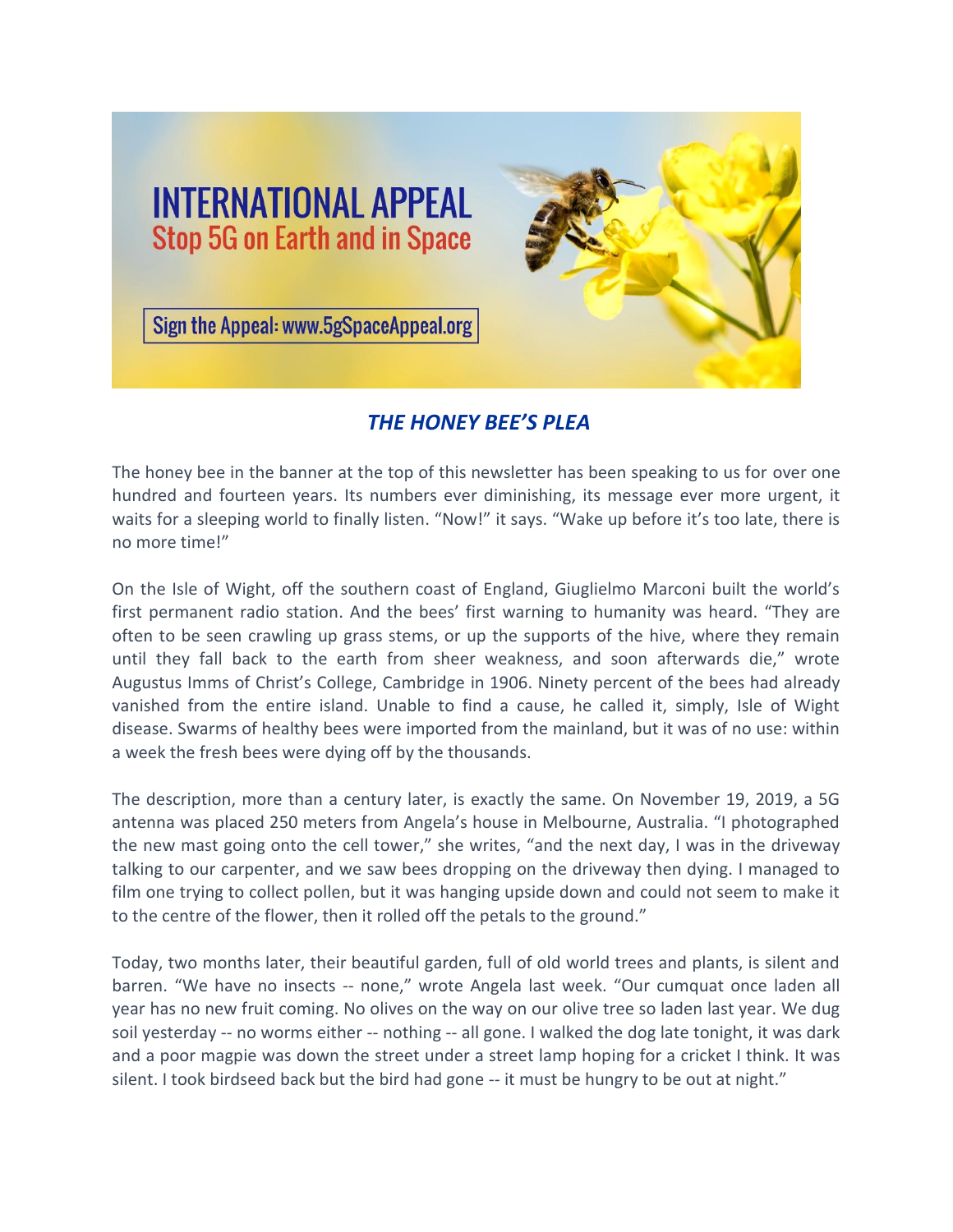In the midst of plenty the bees are starving to death. In 2009, Neelima Kumar, at Panjab University in India, placed cell phones in some bee hives and turned them on for ten minutes. The concentrations of glucose, cholesterol, total carbohydrates, total lipids and total proteins rose precipitously in the bees' blood. After just ten minutes' exposure to a cell phone, the bees were not able to digest their food, or use the oxygen they were breathing. Their metabolism had come to a standstill.

"Wake up!" say the bees.

"Wake up!" said parents with their children who assembled last Saturday at the Church on the Roundabout in Newport on the Isle of Wight to protest plans to turn their island into a Smart Island -- to bring Isle of Wight disease back to the island of its birth.

Radio waves are poison to life. They penetrate skin and bones, cell walls and mitochondria. They prevent electrons from our food from combining with the oxygen we breathe. They give us diabetes, and heart disease, and cancer. They disorient migratory birds, and they kill outright tiny forms of life that pollinate flowers and have high rates of metabolism.

In the mid-1990s, the invisible fire that Marconi had lit became a conflagration. For the first time in human history, radio waves began to be broadcast not only from tall towers scattered widely across the landscape, but from the hands of men, women and children everywhere. And in 2020 this has brought us to the brink of extinction -- not just of bees, and not just of humanity, but of all life on Earth.

I asked, in a previous newsletter, "which do we want more: our phones or our planet?" There is only one sane answer. I ask all of you who are reading this newsletter to join with me in putting this world back on a path to survival by throwing away your cell phones, now, today. Not next year, and not tomorrow. Today. There is no other option. Tomorrow we can deal, if we dare, with climate change. But if we are to have time to answer that urgent call, we must first deal with this emergency. We must extinguish this fire.

I vote for life. Do you?

## *SLOVENIA VOTES FOR LIFE, AT LEAST FOR NOW*

Last Friday, while people in 250 cities were preparing for the first Global Day of Protest against 5G, Slovenia became the first country in the world to refuse 5G, at least temporarily, because of objections from scientists and the public. The Ministry of Public Administration had called a four-hour Public Consultation on Radiation Aspects in Ensuring the Operation of 5G Technologies. Among the speakers were Gregor Kos, president of the political party, Za zdravo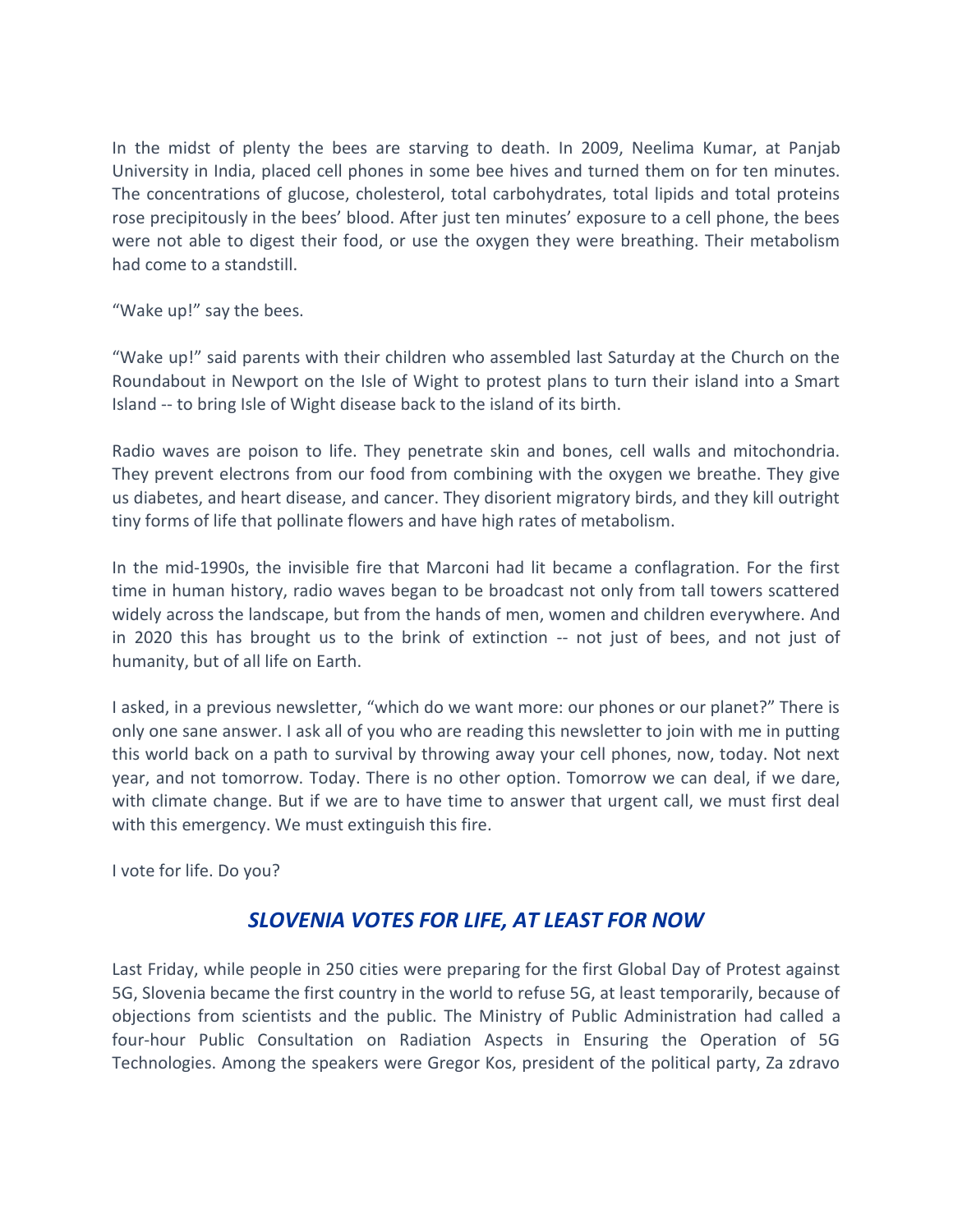družbo (For a Healthy Society), and Igor Šajn from Stavbna biologija Slovenije (Building Biology of Slovenia).

The four-hour meeting lasted six hours. The Minister for Public Administration, Rudy Medved, announced that Slovenia is officially postponing the implementation of 5G in his country "due to possible health effects of EMFs."

On Monday, the Prime Minister of Slovenia resigned, which means that there will be new elections held, probably in April, and that 5G will be the main issue for Gregor Kos's political party in the elections. On March 10, his party will bring in scientific experts from other countries for an all-day event on the health and environmental effects of 5G, which will take place in the Slovenia National Council (the upper house of Parliament) and will be broadcast live on national television.

## *60 MORE SATELLITES WERE LAUNCHED TODAY*

This morning, at 9:06 a.m., SpaceX launched another 60 "Starlink" satellites, bringing the number of these satellites in low orbit around the Earth up to 240. These are already streaking photographic plates at observatories around the world, although they are not even one percent of what SpaceX is ultimately planning. SpaceX already has permission from the Federal Communications Commission to litter our night skies with 12,000 satellites, has applied for an incredible total of 42,000, and is now launching them, 60 at a time, twice a month, indefinitely into the future, unless someone puts a stop to it. If they are all launched, they will far outnumber the approximately 9,000 visible stars, and will be brighter than all but 172 of them.

This act of global vandalism threatens to put an end to astronomy, and to ruin the night sky forever for all of humanity, for migratory birds that orient themselves by the stars, and for all other creatures who enjoy life under the eternal unchanging sky.

This act of global vandalism also threatens to bring about the sudden extinction of all or most life on the surface of the Earth, as the 12,000+ satellites will be located in the Earth's ionosphere, and will emit extremely powerful pulsating beams of radiation into it. The ionosphere is a source of high voltage, charged at all times to an average 300,000 volts. It controls the global electrical circuit which connects every living thing -- bird, animal, tree and human -- to the Earth and sky; the electrical circuit that courses through our veins, which the Chinese call qi, and the Indians call prana. An eternal circuit of life that has been gentle and unchanging for three billion years.

The Astronomers' Appeal, called Safeguarding the Astronomical Sky, launched just a few weeks ago, already has 1,300 signatures of professional astronomers from 48 countries. They are asking for the Starlink project to be put on hold, immediately, and for all governments to abide